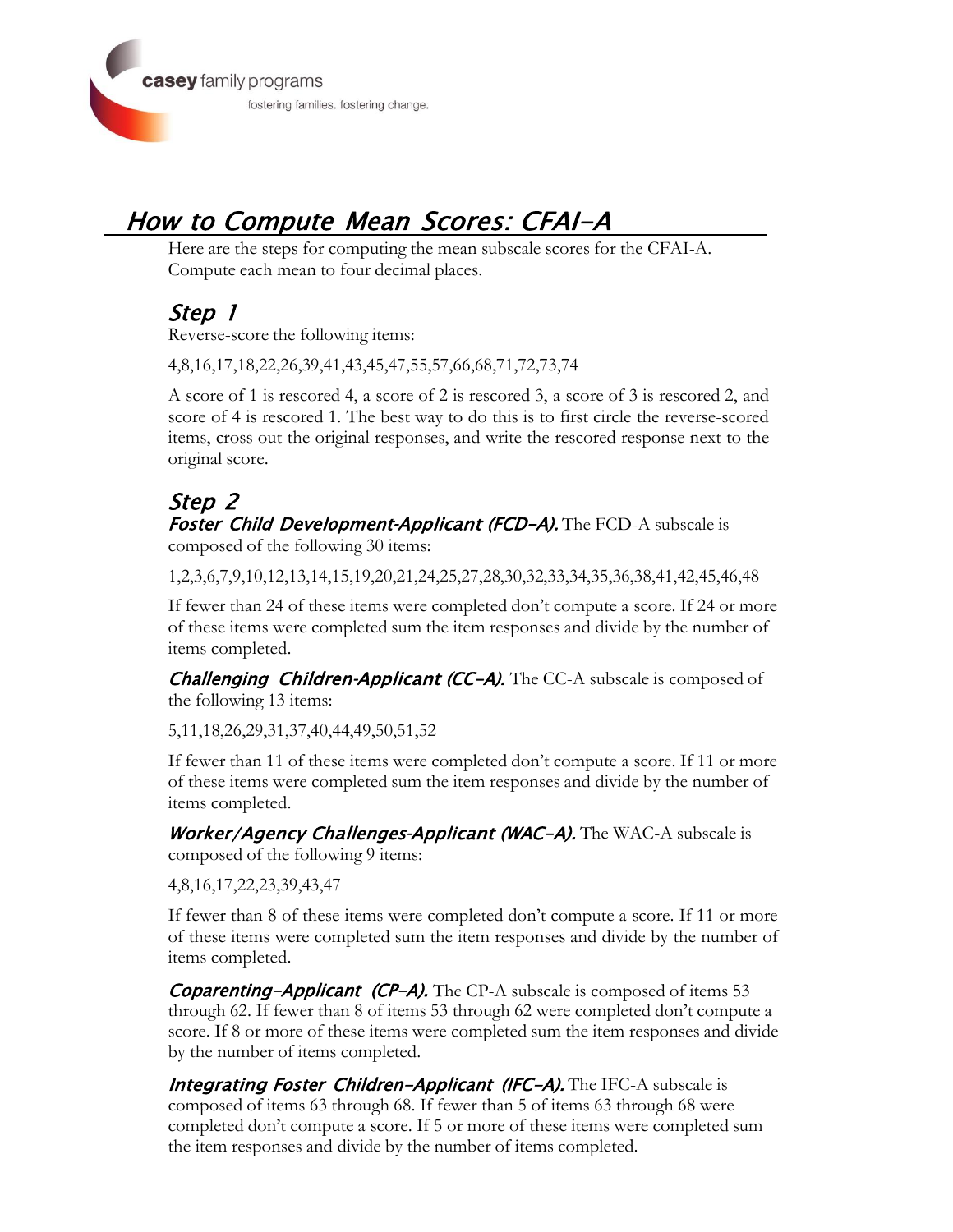**Kinship Care-Applicant (KC-A).** The KC-A subscale is composed of items 69 through 74. If fewer than 5 of items 69 through 74 were not completed don't compute a score. If 5 or more of these items were completed sum the item responses and divide by the number of items completed.

## How to Determine Percentile Ranks (PR)

Here are the steps for determining percentile ranks. Do this separately for each subscale and for females and males.

### Step 1

Compute the subscale means, as described above.

## Step 2

Look up each subscale mean in the table at the end of this Appendix to get the percentile rank (PR) for each subscale. For example, for a female with a mean of 3.6260 on the FCD-A subscale the PR is 78, indicating that 78% of the females in the normative sample had a mean score on the FCD-A at or below 3.6260.

A potential problem with percentile ranks occurs when more than one person in the normative sample gets the same mean score. This makes it difficult to rank order people. For example, if 5 people in a sample of 100 have the same score on a measure the percentile rank for these people would fall within a range, say for example from 25 to 30. When this happens compute the mean PR. For example, for a female with mean of 2.6154 on the CC-A subscale the mean percentile rank is computed as follows:

 $(28 + 29 + 30 + 31 + 32 + 33) / 6 = 30.50$ 

Always consider the lowest and highest percentile rank to best understand a person's percentile ranking. When the range is large percentile ranks should be interpreted more cautiously.

## Step 3

Read the brief discussion of percentile ranks in Chapter 2 to understand the uses and misuses of percentile ranks.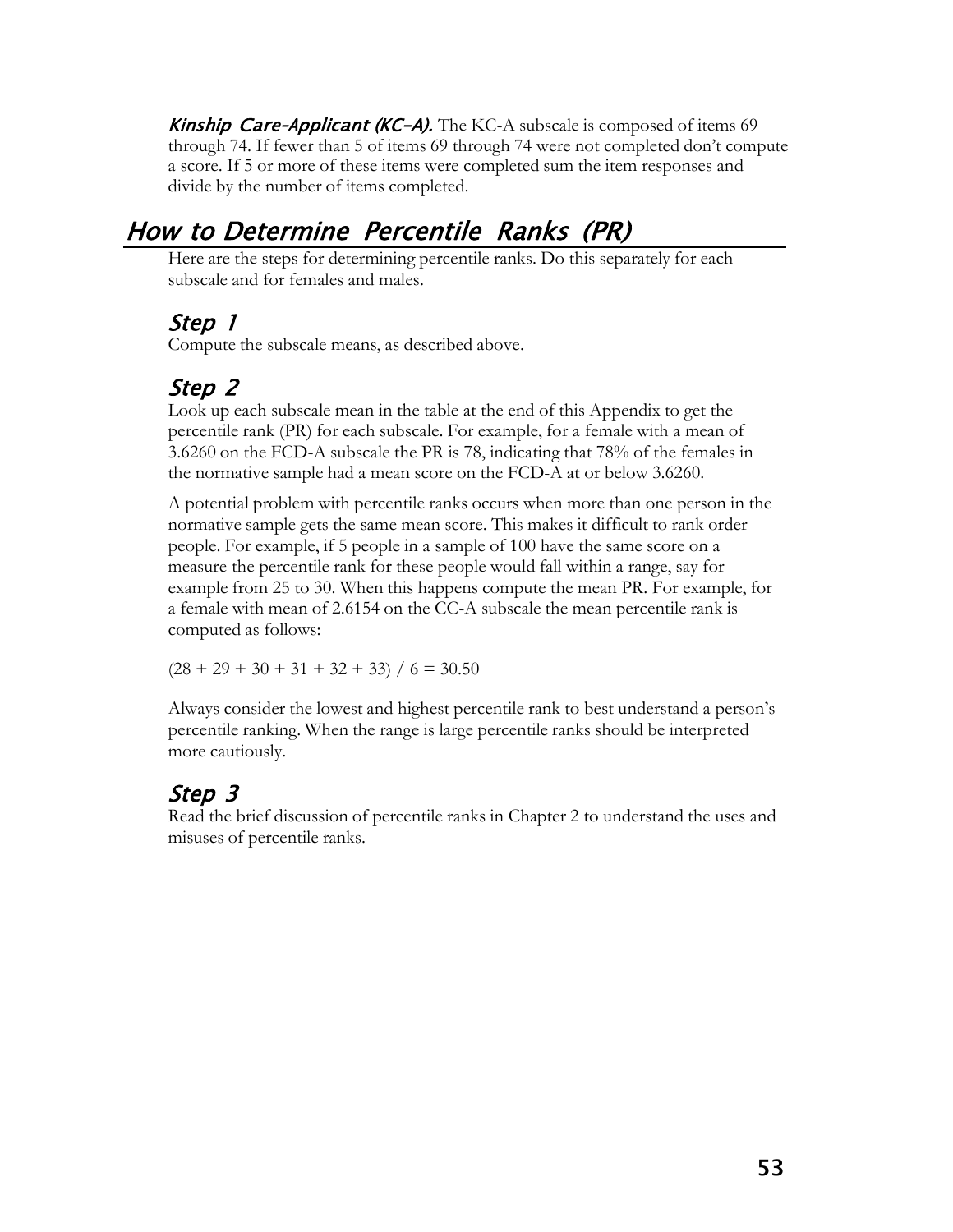## CFAI-A Percentile Rank (PR) Look-Up Table (females)

| <b>PR</b>               | <b>FCD-A</b> | $CC-A$ | WAC-A  | $CP-A$ | IFC-A  | KC-A   |
|-------------------------|--------------|--------|--------|--------|--------|--------|
| 0                       | 0.0000       | 0.0000 | 0.0000 | 0.0000 | 0.0000 | 0.0000 |
| $\mathbf{1}$            | 2.9667       | 1.3854 | 1.6667 | 2.6000 | 2.1767 | 2.5000 |
| $\overline{2}$          | 2.9667       | 1.8462 | 1.8889 | 2.7000 | 2.3333 | 2.5500 |
| 3                       | 3.0000       | 1.9254 | 1.8889 | 2.8000 | 2.5000 | 2.6583 |
| $\overline{\mathbf{4}}$ | 3.0000       | 2.0769 | 2.0000 | 2.8000 | 2.5000 | 2.6667 |
| 5                       | 3.0000       | 2.1538 | 2.0000 | 2.8000 | 2.5000 | 2.6667 |
| 6                       | 3.0020       | 2.1538 | 2.1111 | 2.9000 | 2.5000 | 2.6667 |
| 7                       | 3.0333       | 2.1592 | 2.1111 | 2.9000 | 2.6667 | 2.7583 |
| 8                       | 3.0333       | 2.2308 | 2.1328 | 2.9000 | 2.6667 | 2.8333 |
| 9                       | 3.0333       | 2.2308 | 2.2222 | 2.9000 | 2.6667 | 2.8333 |
| 10                      | 3.0333       | 2.2308 | 2.2222 | 2.9000 | 2.6667 | 2.8333 |
| 11                      | 3.0333       | 2.3077 | 2.2222 | 2.9960 | 2.6667 | 2.8333 |
| 12                      | 3.0667       | 2.3077 | 2.2356 | 3.0000 | 2.6667 | 2.8333 |
| 13                      | 3.0667       | 2.3077 | 2.3333 | 3.0000 | 2.6667 | 2.9083 |
| 14                      | 3.0667       | 2.3113 | 2.3333 | 3.0000 | 2.6667 | 3.0000 |
| 15                      | 3.0667       | 2.3962 | 2.3333 | 3.0000 | 2.6667 | 3.0000 |
| 16                      | 3.0720       | 2.4615 | 2.3333 | 3.0000 | 2.6667 | 3.0000 |
| 17                      | 3.1000       | 2.4615 | 2.3522 | 3.0000 | 2.6667 | 3.0000 |
| 18                      | 3.1000       | 2.4615 | 2.4444 | 3.0000 | 2.7567 | 3.0000 |
| 19                      | 3.1333       | 2.4615 | 2.4444 | 3.0000 | 2.8333 | 3.0000 |
| 20                      | 3.1333       | 2.4692 | 2.4444 | 3.0000 | 2.8333 | 3.0000 |
| 21                      | 3.1333       | 2.5385 | 2.4444 | 3.0000 | 2.8333 | 3.0000 |
| 22                      | 3.1333       | 2.5385 | 2.4444 | 3.0000 | 2.8333 | 3.0000 |
| 23                      | 3.1410       | 2.5385 | 2.4444 | 3.0280 | 2.8333 | 3.0000 |
| 24                      | 3.1667       | 2.5385 | 2.4444 | 3.1000 | 2.8333 | 3.0000 |
| 25                      | 3.1667       | 2.5385 | 2.4444 | 3.1000 | 2.8333 | 3.0000 |
| 26                      | 3.1667       | 2.5385 | 2.4444 | 3.1000 | 2.8333 | 3.0000 |
| 27                      | 3.1667       | 2.5920 | 2.4444 | 3.1000 | 2.8333 | 3.0000 |
| 28                      | 3.1667       | 2.6154 | 2.4756 | 3.1000 | 2.8333 | 3.0000 |
| 29                      | 3.2000       | 2.6154 | 2.5556 | 3.1000 | 2.8333 | 3.0000 |
| 30                      | 3.2000       | 2.6154 | 2.5556 | 3.1000 | 2.8333 | 3.0000 |
| 31                      | 3.2103       | 2.6154 | 2.5556 | 3.1000 | 2.8333 | 3.0000 |
| 32                      | 3.2333       | 2.6154 | 2.5556 | 3.2000 | 2.8333 | 3.0000 |
| 33                      | 3.2333       | 2.6154 | 2.5556 | 3.2000 | 2.8333 | 3.0000 |
| 34                      | 3.2667       | 2.6328 | 2.5556 | 3.2000 | 2.8333 | 3.0000 |
| 35                      | 3.2667       | 2.6923 | 2.5556 | 3.2000 | 3.0000 | 3.0000 |
| 36                      | 3.2667       | 2.6923 | 2.6667 | 3.2000 | 3.0000 | 3.0000 |
| 37                      | 3.2667       | 2.6923 | 2.6667 | 3.2000 | 3.0000 | 3.0000 |
| 38                      | 3.2793       | 2.6923 | 2.6667 | 3.2000 | 3.0000 | 3.0000 |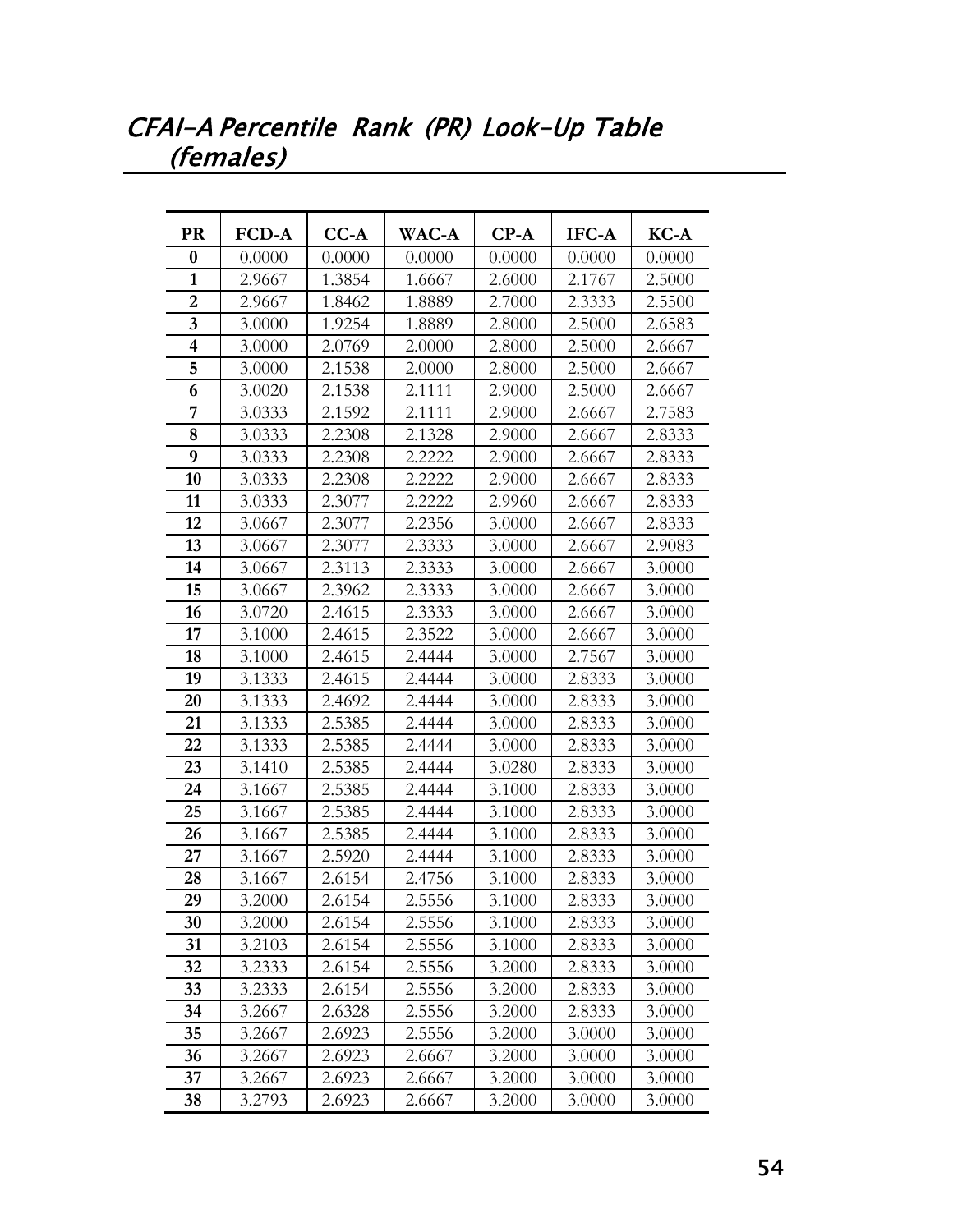| <b>PR</b> | <b>FCD-A</b> | $CC-A$ | <b>WAC-A</b> | $CP-A$ | IFC-A  | KC-A   |
|-----------|--------------|--------|--------------|--------|--------|--------|
| 39        | 3.3000       | 2.6923 | 2.6667       | 3.2000 | 3.0000 | 3.0000 |
| 40        | 3.3000       | 2.6923 | 2.6667       | 3.2000 | 3.0000 | 3.0000 |
| 41        | 3.3000       | 2.6923 | 2.6667       | 3.2760 | 3.0000 | 3.0000 |
| 42        | 3.3333       | 2.6923 | 2.6667       | 3.3000 | 3.0000 | 3.0000 |
| 43        | 3.3333       | 2.7692 | 2.6667       | 3.3000 | 3.0000 | 3.0000 |
| 44        | 3.3333       | 2.7692 | 2.6667       | 3.3000 | 3.0000 | 3.1000 |
| 45        | 3.3333       | 2.7692 | 2.6667       | 3.3000 | 3.0000 | 3.1667 |
| 46        | 3.3667       | 2.7692 | 2.6667       | 3.3000 | 3.0000 | 3.1667 |
| 47        | 3.3667       | 2.7692 | 2.6667       | 3.3920 | 3.0000 | 3.1667 |
| 48        | 3.3667       | 2.7692 | 2.6667       | 3.4000 | 3.0000 | 3.1667 |
| 49        | 3.3667       | 2.7692 | 2.7075       | 3.4000 | 3.0000 | 3.1667 |
| 50        | 3.4000       | 2.8013 | 2.7778       | 3.4000 | 3.0000 | 3.1667 |
| 51        | 3.4000       | 2.8462 | 2.7778       | 3.5000 | 3.0000 | 3.1667 |
| 52        | 3.4000       | 2.8462 | 2.7778       | 3.5000 | 3.0000 | 3.1667 |
| 53        | 3.4000       | 2.8462 | 2.7778       | 3.5000 | 3.0000 | 3.2417 |
| 54        | 3.4333       | 2.8462 | 2.7778       | 3.5000 | 3.0000 | 3.3333 |
| 55        | 3.4333       | 2.8462 | 2.7778       | 3.5000 | 3.0000 | 3.3333 |
| 56        | 3.4333       | 2.8462 | 2.7778       | 3.5000 | 3.1667 | 3.3333 |
| 57        | 3.4588       | 2.8462 | 2.7778       | 3.5000 | 3.1667 | 3.3333 |
| 58        | 3.4667       | 2.8462 | 2.7778       | 3.5000 | 3.1667 | 3.3333 |
| 59        | 3.4667       | 2.8462 | 2.7778       | 3.5240 | 3.1667 | 3.3333 |
| 60        | 3.5000       | 2.8462 | 2.7778       | 3.6000 | 3.1667 | 3.3333 |
| 61        | 3.5000       | 2.9206 | 2.8889       | 3.6000 | 3.1667 | 3.3333 |
| 62        | 3.5000       | 2.9231 | 2.8889       | 3.6000 | 3.1667 | 3.3833 |
| 63        | 3.5109       | 2.9231 | 2.8889       | 3.6000 | 3.1667 | 3.4917 |
| 64        | 3.5333       | 2.9231 | 2.8889       | 3.6680 | 3.1667 | 3.5000 |
| 65        | 3.5333       | 2.9231 | 2.8889       | 3.7000 | 3.1667 | 3.5000 |
| 66        | 3.5333       | 2.9231 | 2.8889       | 3.7000 | 3.1667 | 3.5000 |
| 67        | 3.5333       | 2.9231 | 2.8889       | 3.7000 | 3.1667 | 3.5000 |
| 68        | 3.5333       | 2.9231 | 2.8889       | 3.7000 | 3.1667 | 3.5000 |
| 69        | 3.5333       | 2.9231 | 2.8889       | 3.7000 | 3.1667 | 3.5000 |
| 70        | 3.5667       | 2.9231 | 2.8889       | 3.7200 | 3.1667 | 3.5000 |
| 71        | 3.5667       | 3.0000 | 2.8889       | 3.8000 | 3.1667 | 3.5000 |
| 72        | 3.5667       | 3.0000 | 3.0000       | 3.8000 | 3.2000 | 3.5000 |
| 73        | 3.5667       | 3.0000 | 3.0000       | 3.8000 | 3.3333 | 3.5000 |
| 74        | 3.5667       | 3.0000 | 3.0000       | 3.8000 | 3.3333 | 3.5000 |
| 75        | 3.6000       | 3.0000 | 3.0000       | 3.8000 | 3.3333 | 3.5000 |
| 76        | 3.6000       | 3.0000 | 3.0000       | 3.8000 | 3.3333 | 3.5000 |
| 77        | 3.6000       | 3.0000 | 3.0000       | 3.8000 | 3.3333 | 3.5000 |
| 78        | 3.6260       | 3.0000 | 3.0000       | 3.9000 | 3.3333 | 3.5000 |
| 79        | 3.6333       | 3.0000 | 3.0000       | 3.9000 | 3.3333 | 3.5000 |
| 80        | 3.6333       | 3.0000 | 3.0000       | 3.9000 | 3.3333 | 3.5000 |
| 81        | 3.6333       | 3.0769 | 3.0000       | 3.9000 | 3.3333 | 3.5000 |
| 82        | 3.6333       | 3.0769 | 3.0911       | 3.9000 | 3.3333 | 3.5500 |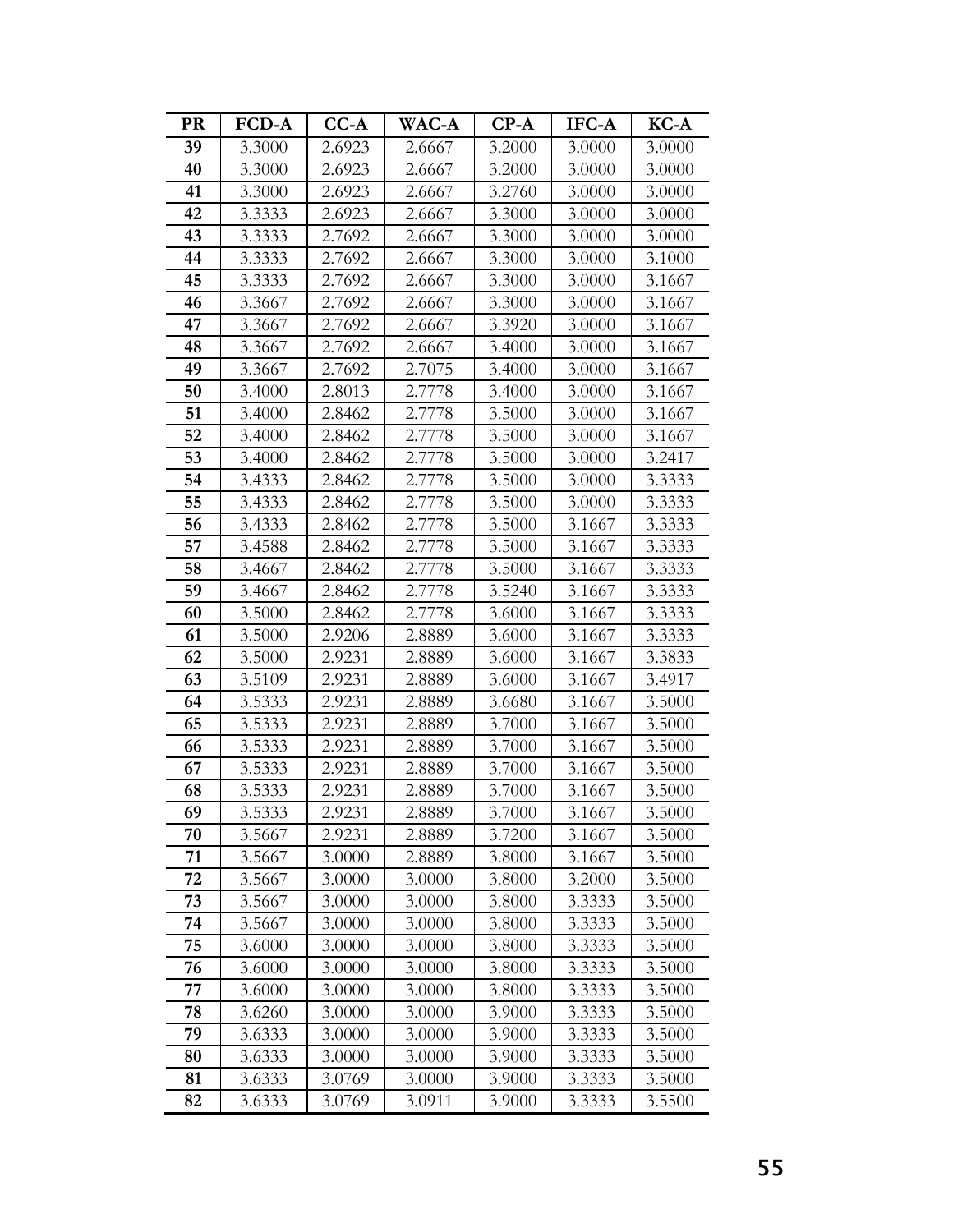| <b>PR</b> | <b>FCD-A</b> | $CC-A$ | <b>WAC-A</b> | $CP-A$ | IFC-A  | $KC-A$ |
|-----------|--------------|--------|--------------|--------|--------|--------|
| 83        | 3.6667       | 3.0769 | 3.1111       | 3.9000 | 3.3333 | 3.6583 |
| 84        | 3.6667       | 3.0769 | 3.1111       | 3.9000 | 3.5000 | 3.6667 |
| 85        | 3.7000       | 3.0769 | 3.1111       | 3.9000 | 3.5000 | 3.6667 |
| 86        | 3.7000       | 3.1538 | 3.1111       | 3.9000 | 3.5000 | 3.6667 |
| 87        | 3.7000       | 3.1538 | 3.1111       | 3.9000 | 3.5000 | 3.6667 |
| 88        | 3.7212       | 3.1538 | 3.1111       | 3.9000 | 3.5000 | 3.6667 |
| 89        | 3.7333       | 3.1538 | 3.2100       | 3.9000 | 3.5000 | 3.6667 |
| 90        | 3.7333       | 3.2231 | 3.2222       | 4.0000 | 3.5000 | 3.7500 |
| 91        | 3.7637       | 3.2308 | 3.2222       | 4.0000 | 3.6667 | 3.8333 |
| 92        | 3.7667       | 3.2308 | 3.2222       | 4.0000 | 3.6667 | 3.8333 |
| 93        | 3.7977       | 3.2308 | 3.3333       | 4.0000 | 3.6667 | 3.9083 |
| 94        | 3.8313       | 3.2488 | 3.3333       | 4.0000 | 3.6667 | 4.0000 |
| 95        | 3.8333       | 3.3077 | 3.3333       | 4.0000 | 3.8333 | 4.0000 |
| 96        | 3.8667       | 3.3815 | 3.4444       | 4.0000 | 3.8333 | 4.0000 |
| 97        | 3.9000       | 3.4615 | 3.5556       | 4.0000 | 3.8333 | 4.0000 |
| 98        | 3.9327       | 3.5385 | 3.6667       | 4.0000 | 4.0000 | 4.0000 |
| 99        | 3.9667       | 3.6915 | 3.7778       | 4.0000 | 4.0000 | 4.0000 |
| 100       | 4.0000       | 4.0000 | 4.0000       | 4.0000 | 4.0000 | 4.0000 |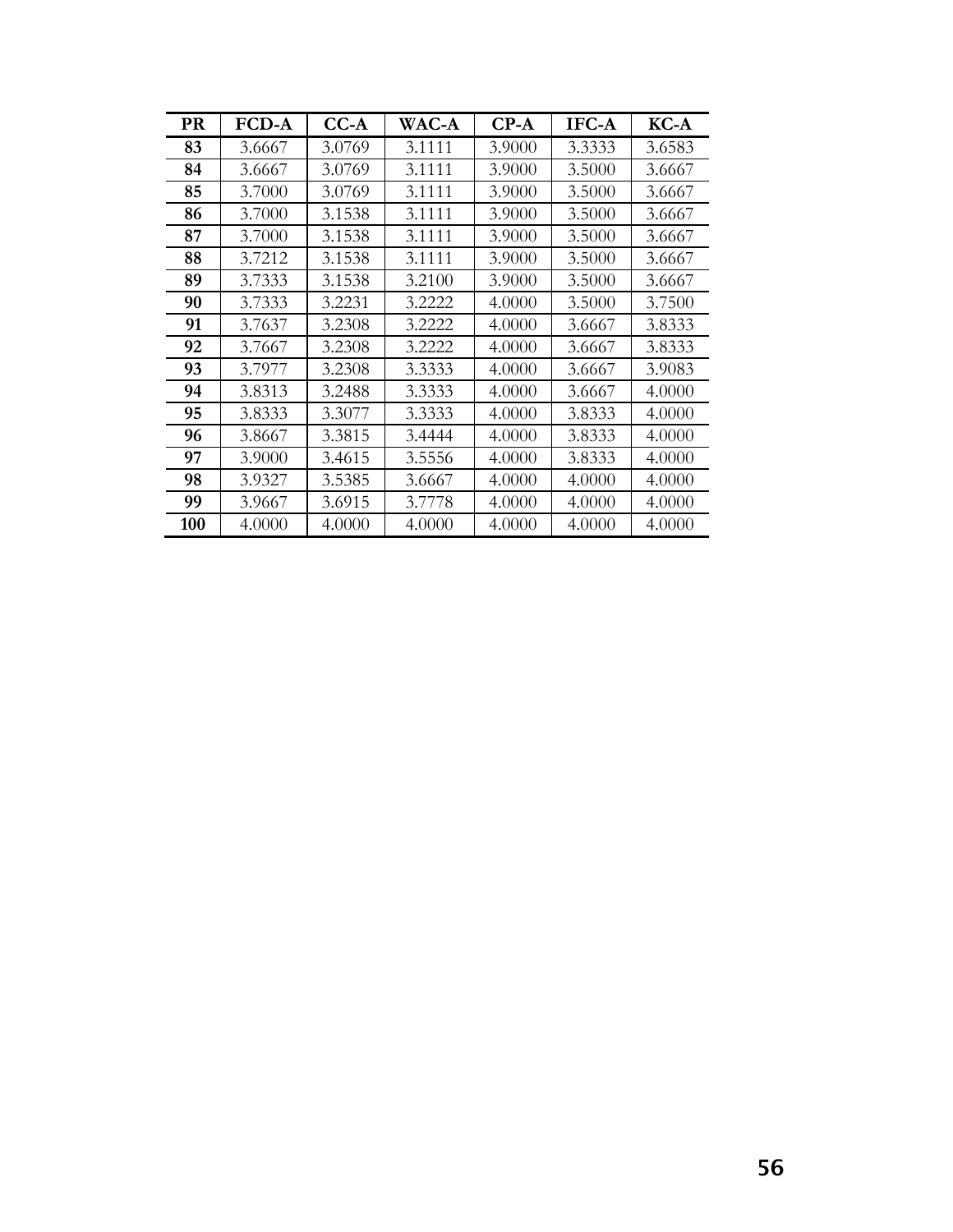## CFAI-A Percentile Rank (PR) Look-Up Table (males)

| <b>PR</b>               | <b>FCD-A</b> | $CC-A$ | WAC-A  | $CP-A$ | IFC-A  | KC-A   |
|-------------------------|--------------|--------|--------|--------|--------|--------|
| 0                       | 0.0000       | 0.0000 | 0.0000 | 0.0000 | 0.0000 | 0.0000 |
| 1                       | 2.6806       | 2.1631 | 1.6933 | 2.2360 | 2.1817 | 2.6667 |
| $\overline{2}$          | 2.8747       | 2.2492 | 1.9156 | 2.5240 | 2.3333 | 2.6667 |
| $\overline{\mathbf{3}}$ | 2.9000       | 2.3077 | 2.0400 | 2.6360 | 2.3333 | 2.6667 |
| $\overline{\mathbf{4}}$ | 2.9160       | 2.3077 | 2.1111 | 2.7000 | 2.3933 | 2.6667 |
| 5                       | 2.9333       | 2.3077 | 2.1778 | 2.7600 | 2.5750 | 2.6667 |
| 6                       | 2.9333       | 2.3077 | 2.2222 | 2.8720 | 2.6667 | 2.6667 |
| 7                       | 2.9333       | 2.3077 | 2.2222 | 2.9000 | 2.6667 | 2.6950 |
| 8                       | 2.9653       | 2.3815 | 2.2222 | 2.9000 | 2.6667 | 2.7467 |
| 9                       | 2.9667       | 2.3908 | 2.2311 | 2.9000 | 2.6667 | 2.7983 |
| 10                      | 2.9667       | 2.4615 | 2.3333 | 2.9200 | 2.6667 | 2.8333 |
| 11                      | 2.9667       | 2.4615 | 2.3333 | 3.0000 | 2.6667 | 2.8333 |
| 12                      | 2.9667       | 2.4615 | 2.3333 | 3.0000 | 2.6667 | 2.8333 |
| 13                      | 2.9667       | 2.4615 | 2.3333 | 3.0000 | 2.6667 | 2.8333 |
| 14                      | 2.9893       | 2.5138 | 2.3333 | 3.0000 | 2.6667 | 2.8333 |
| 15                      | 3.0000       | 2.5385 | 2.3333 | 3.0000 | 2.6667 | 2.8333 |
| 16                      | 3.0000       | 2.5385 | 2.3333 | 3.0000 | 2.6667 | 2.8333 |
| 17                      | 3.0000       | 2.5385 | 2.4444 | 3.0000 | 2.6667 | 2.8333 |
| 18                      | 3.0000       | 2.5385 | 2.4444 | 3.0000 | 2.6667 | 2.8333 |
| 19                      | 3.0000       | 2.5385 | 2.4444 | 3.0000 | 2.6667 | 2.8333 |
| 20                      | 3.0000       | 2.5385 | 2.4444 | 3.0000 | 2.6667 | 2.8333 |
| 21                      | 3.0173       | 2.5385 | 2.4444 | 3.0000 | 2.6667 | 2.8333 |
| 22                      | 3.0333       | 2.5385 | 2.4444 | 3.0000 | 2.8300 | 2.8333 |
| 23                      | 3.0333       | 2.5385 | 2.4444 | 3.0000 | 2.8333 | 2.8333 |
| 24                      | 3.0333       | 2.6062 | 2.4444 | 3.0880 | 2.8333 | 2.8333 |
| 25                      | 3.0333       | 2.6154 | 2.4444 | 3.1000 | 2.8333 | 2.8333 |
| 26                      | 3.0333       | 2.6154 | 2.5556 | 3.1000 | 2.8333 | 2.8333 |
| 27                      | 3.0349       | 2.6154 | 2.5556 | 3.1000 | 2.8333 | 2.8333 |
| 28                      | 3.0496       | 2.6154 | 2.5556 | 3.1000 | 2.8333 | 2.8333 |
| 29                      | 3.0667       | 2.6154 | 2.5556 | 3.1000 | 2.8333 | 2.8333 |
| 30                      | 3.0867       | 2.6154 | 2.5556 | 3.1000 | 2.8333 | 2.8333 |
| 31                      | 3.1000       | 2.6154 | 2.5556 | 3.1720 | 2.8333 | 2.8333 |
| 32                      | 3.1000       | 2.6154 | 2.5556 | 3.2000 | 2.8333 | 2.8333 |
| 33                      | 3.1000       | 2.6646 | 2.5556 | 3.2000 | 2.8333 | 2.8717 |
| 34                      | 3.1027       | 2.6687 | 2.5556 | 3.2000 | 2.8333 | 2.9233 |
| 35                      | 3.1333       | 2.6923 | 2.5778 | 3.2000 | 2.8333 | 2.9750 |
| 36                      | 3.1333       | 2.6923 | 2.6667 | 3.2000 | 2.8333 | 3.0000 |
| 37                      | 3.1333       | 2.6923 | 2.6667 | 3.2000 | 2.8333 | 3.0000 |
| 38                      | 3.1520       | 2.6923 | 2.6667 | 3.2000 | 2.8333 | 3.0000 |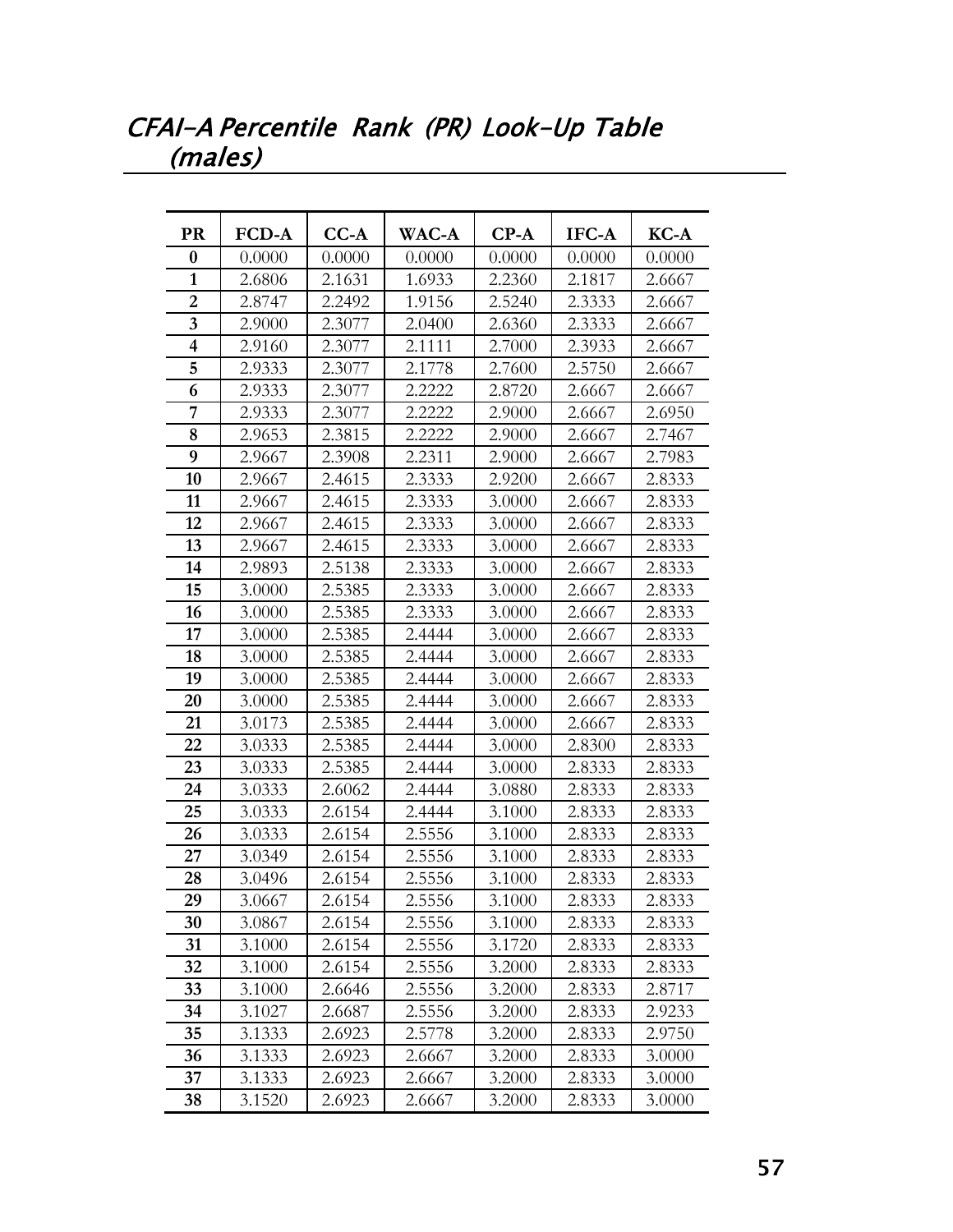| <b>PR</b> | <b>FCD-A</b> | $CC-A$ | <b>WAC-A</b> | $CP-A$ | IFC-A  | KC-A   |
|-----------|--------------|--------|--------------|--------|--------|--------|
| 39        | 3.1667       | 2.6923 | 2.6667       | 3.2000 | 2.9183 | 3.0000 |
| 40        | 3.1667       | 2.6923 | 2.6667       | 3.2000 | 3.0000 | 3.0000 |
| 41        | 3.1973       | 2.6923 | 2.6667       | 3.2920 | 3.0000 | 3.0000 |
| 42        | 3.2000       | 2.6954 | 2.6667       | 3.3000 | 3.0000 | 3.0000 |
| 43        | 3.2000       | 2.7692 | 2.6667       | 3.3000 | 3.0000 | 3.0000 |
| 44        | 3.2000       | 2.7692 | 2.6667       | 3.3000 | 3.0000 | 3.0000 |
| 45        | 3.2000       | 2.7692 | 2.6667       | 3.3000 | 3.0000 | 3.0000 |
| 46        | 3.2000       | 2.7692 | 2.6667       | 3.3000 | 3.0000 | 3.0000 |
| 47        | 3.2000       | 2.7692 | 2.6667       | 3.3000 | 3.0000 | 3.0000 |
| 48        | 3.2000       | 2.7692 | 2.6667       | 3.3000 | 3.0000 | 3.0000 |
| 49        | 3.2293       | 2.7692 | 2.6667       | 3.3000 | 3.0000 | 3.0000 |
| 50        | 3.2333       | 2.7692 | 2.6667       | 3.3000 | 3.0000 | 3.0000 |
| 51        | 3.2333       | 2.7692 | 2.6800       | 3.3000 | 3.0000 | 3.0000 |
| 52        | 3.2333       | 2.7877 | 2.7778       | 3.3240 | 3.0000 | 3.0000 |
| 53        | 3.2333       | 2.8462 | 2.7778       | 3.4000 | 3.0000 | 3.0000 |
| 54        | 3.2333       | 2.8462 | 2.7778       | 3.4000 | 3.0000 | 3.0000 |
| 55        | 3.2533       | 2.8462 | 2.7778       | 3.4000 | 3.0000 | 3.0000 |
| 56        | 3.2667       | 2.8462 | 2.7778       | 3.4000 | 3.0000 | 3.0000 |
| 57        | 3.2667       | 2.8462 | 2.7778       | 3.4000 | 3.0000 | 3.0000 |
| 58        | 3.2667       | 2.8462 | 2.7778       | 3.4000 | 3.0000 | 3.0000 |
| 59        | 3.3000       | 2.8462 | 2.7778       | 3.4080 | 3.0000 | 3.0483 |
| 60        | 3.3000       | 2.8462 | 2.7778       | 3.5000 | 3.0000 | 3.1000 |
| 61        | 3.3000       | 2.8462 | 2.7778       | 3.5000 | 3.0000 | 3.1517 |
| 62        | 3.3000       | 2.8462 | 2.7778       | 3.5000 | 3.0000 | 3.1667 |
| 63        | 3.3187       | 2.8462 | 2.7778       | 3.5000 | 3.0000 | 3.1667 |
| 64        | 3.3333       | 2.8985 | 2.7778       | 3.5000 | 3.1267 | 3.1667 |
| 65        | 3.3333       | 2.9231 | 2.7778       | 3.5000 | 3.1667 | 3.1917 |
| 66        | 3.3333       | 2.9231 | 2.7778       | 3.5920 | 3.1667 | 3.2433 |
| 67        | 3.3333       | 2.9231 | 2.7822       | 3.6000 | 3.1667 | 3.2950 |
| 68        | 3.3352       | 2.9231 | 2.8889       | 3.6000 | 3.1667 | 3.3467 |
| 69        | 3.3509       | 2.9231 | 2.8889       | 3.6000 | 3.1667 | 3.3983 |
| 70        | 3.3800       | 2.9231 | 2.8889       | 3.6000 | 3.1667 | 3.4500 |
| 71        | 3.4000       | 2.9231 | 2.8889       | 3.6000 | 3.1667 | 3.5000 |
| 72        | 3.4000       | 2.9231 | 2.8889       | 3.6000 | 3.1667 | 3.5000 |
| 73        | 3.4253       | 2.9231 | 2.8889       | 3.6000 | 3.1667 | 3.5000 |
| 74        | 3.4333       | 2.9231 | 2.8889       | 3.6880 | 3.1667 | 3.5000 |
| 75        | 3.4667       | 2.9231 | 2.8889       | 3.7000 | 3.1667 | 3.5000 |
| 76        | 3.4667       | 3.0000 | 2.8889       | 3.8000 | 3.1667 | 3.5000 |
| 77        | 3.4747       | 3.0000 | 2.8889       | 3.8000 | 3.3217 | 3.5000 |
| 78        | 3.5000       | 3.0000 | 2.9289       | 3.8000 | 3.3333 | 3.5300 |
| 79        | 3.5000       | 3.0000 | 3.0000       | 3.8000 | 3.3333 | 3.5817 |
| 80        | 3.5000       | 3.0000 | 3.0000       | 3.8000 | 3.3333 | 3.6333 |
| 81        | 3.5240       | 3.0000 | 3.0000       | 3.8720 | 3.3333 | 3.6667 |
| 82        | 3.5333       | 3.0000 | 3.0000       | 3.9000 | 3.3333 | 3.6667 |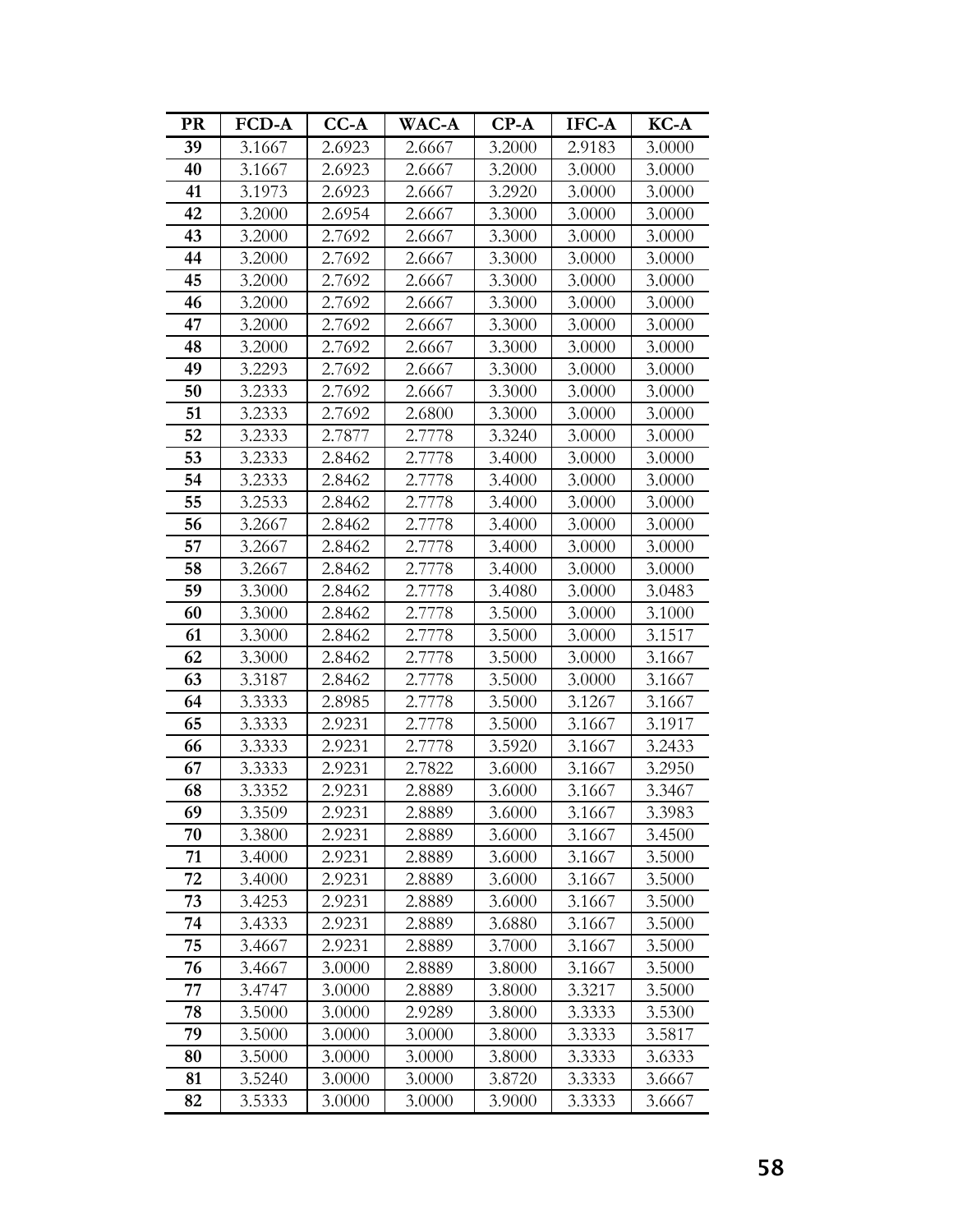| <b>PR</b> | <b>FCD-A</b> | $CC-A$ | <b>WAC-A</b> | $CP-A$ | IFC-A  | $KC-A$ |
|-----------|--------------|--------|--------------|--------|--------|--------|
| 83        | 3.5333       | 3.0000 | 3.0000       | 3.9000 | 3.3333 | 3.6667 |
| 84        | 3.5333       | 3.0062 | 3.0000       | 3.9000 | 3.3333 | 3.6733 |
| 85        | 3.5400       | 3.0769 | 3.0000       | 3.9000 | 3.3333 | 3.7250 |
| 86        | 3.5667       | 3.0769 | 3.0000       | 3.9000 | 3.3333 | 3.7767 |
| 87        | 3.5813       | 3.0769 | 3.0489       | 3.9000 | 3.3333 | 3.8283 |
| 88        | 3.6000       | 3.0769 | 3.1111       | 3.9560 | 3.4867 | 3.8333 |
| 89        | 3.6227       | 3.0769 | 3.1111       | 4.0000 | 3.5000 | 3.8333 |
| 90        | 3.6867       | 3.0769 | 3.1111       | 4.0000 | 3.5000 | 3.8333 |
| 91        | 3.7000       | 3.1477 | 3.1111       | 4.0000 | 3.5000 | 3.8333 |
| 92        | 3.7667       | 3.1538 | 3.2222       | 4.0000 | 3.5000 | 3.8333 |
| 93        | 3.7720       | 3.1662 | 3.2222       | 4.0000 | 3.5000 | 3.8333 |
| 94        | 3.8000       | 3.2308 | 3.2222       | 4.0000 | 3.5000 | 3.8567 |
| 95        | 3.8000       | 3.2923 | 3.2222       | 4.0000 | 3.5000 | 3.9083 |
| 96        | 3.8173       | 3.3846 | 3.3378       | 4.0000 | 3.6067 | 3.9600 |
| 97        | 3.8333       | 3.4831 | 3.5156       | 4.0000 | 3.6667 | 4.0000 |
| 98        | 3.9093       | 3.5385 | 3.7244       | 4.0000 | 3.6667 | 4.0000 |
| 99        | 3.9627       | 3.9446 | 3.8756       | 4.0000 | 3.8183 | 4.0000 |
| 100       | 4.0000       | 4.0000 | 4.0000       | 4.0000 | 4.0000 | 4.0000 |